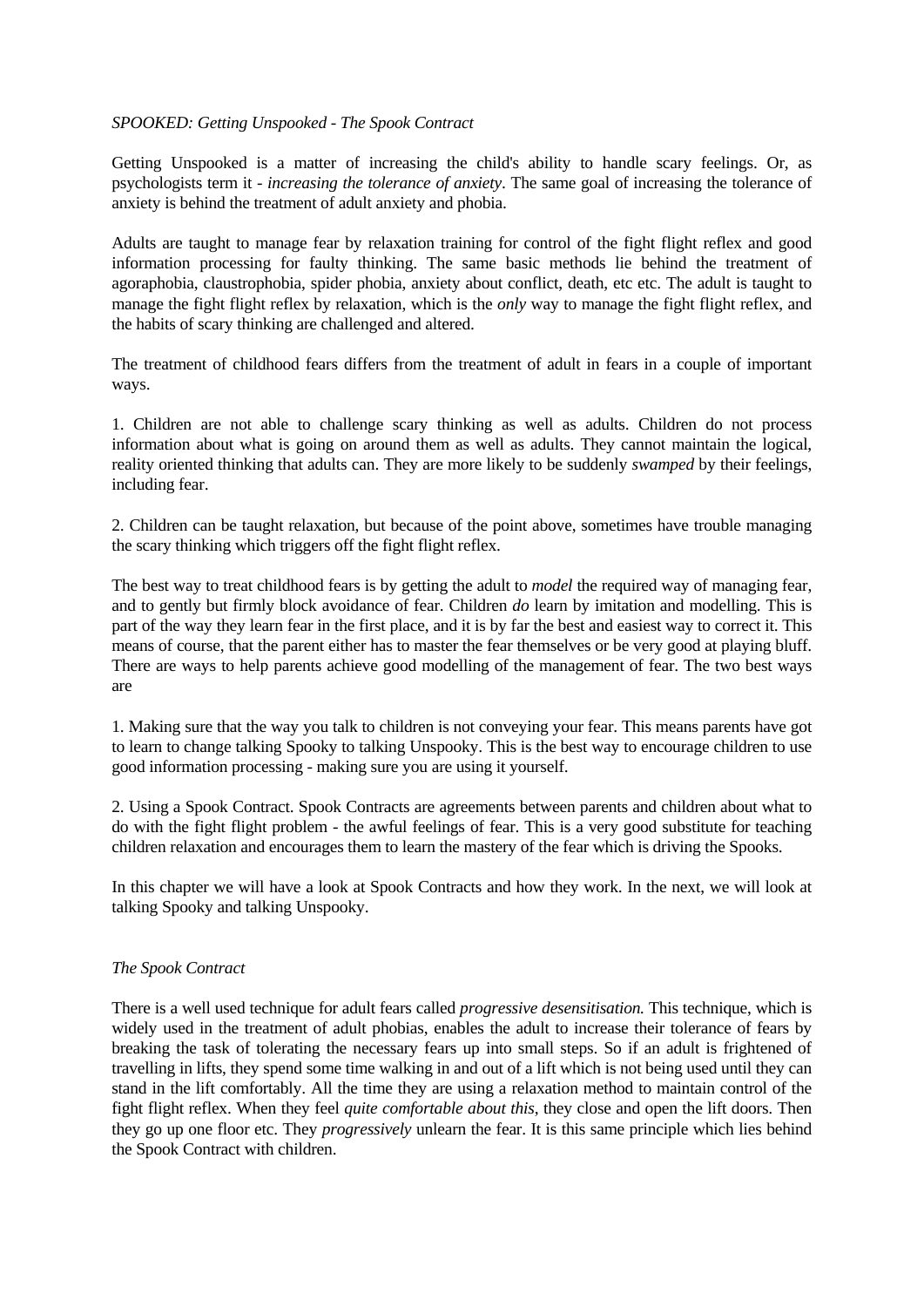The adult with a phobia is never required to simply put up with it, because this doesn't work. Very quickly, people get beyond the levels of discomfort that they can tolerate, and the fight flight reflex escalates into a panic attack. This is, however, exactly what we sometimes try and get children to do. Nicholas, in the last chapter, was experiencing sheer terror, and nobody puts up with sheer terror well. Nicholas needed his task, of learning to sleep in his bed comfortably, broken down in some way so it was manageable. This is exactly what a good Spook Contract aims to do.

The Spook Contract is designed to get the child interested in, and coping with, the scary feelings. It is usually not at all difficult to get children motivated to do this, as many of them are only too keen to get rid of the nasty feelings. The task is broken down to the point where the child is likely to succeed and is not given too much terror to handle at once. In fact, a good Spook Contract leaves the child with only very small amounts of fear and always a way of managing them - ways other than avoidance.

# *The Mild Spooks*

With the Mild Spooks, a simple Spook Contract is much like a *behaviour modification* approach. The child is offered a star or sticker for staying in bed, not calling out, not calling out if the baby wakes them up etc. Simple Spook Contracts are useful if the child is not very scared but has got into some bad habits or has not learned good ones. If a child is scared of dogs, cats, being left - the parents may acknowledge the child is a bit scared and point out that they are prepared to do something the child may like if the child can tolerate the uncomfortable feeling. This can often be successful and the child masters the discomfort easily - *as long as the parent talks Unspooky,* as in the next chapter.

Managing the Mild Spooks with a simple reward system for tolerating the anxiety, if it is going to work, will work almost immediately, and the child's fears markedly decrease within three or four episodes. Parents often ask why rewards are sometimes necessary in childhood. They are most often usefully used in learning new behaviours, such as toilet training, or establishing desired habits such as sleeping in ones' own bed. The answer is that children find it impossible to step into their parents' shoes and see their behaviour as a problem. Sometimes, these behaviours are not a problem for the child at all, and there is simply no reason for them to change, unless the parents provide one.

Adults adapt to one another by talking about their points of view, and the process works because adults understand the other point of view; they are aware of the experiences of others around them. Now whereas children have some understanding of the experiences going on around them, their understanding is extremely weak in early childhood and improves slowly with age.

A child may have no problem at all in sleeping in his parents bed every night, but his parents may get distressed by this habit. Reasoning often produces minimal change in the child as he experiences very little empathy with his parents experiences, no matter how well it is put. It is not that he does not need his parents very much, he does. But he finds it hard to see past his needs into their world. Rewards wisely used help parents help the child with his limited ability to comprehend the importance of his behaviour for others.

If parents know that the child's behaviour is producing distress for them, then they offer the child something that is good for the child and themselves in a different context. A favourite reward for changes in bedtime and sleeping behaviour is the offer of a special playtime during the day if the child can keep to the goals set. Often a special box is used and a few games or activities kept in it which can only be used if the child has managed some changes which help the overall situation at night. The parent makes it clear to the child that everybody needs a good night's sleep and what the child's contribution to this family wellbeing may be. The playtime is used along with communication about how the changes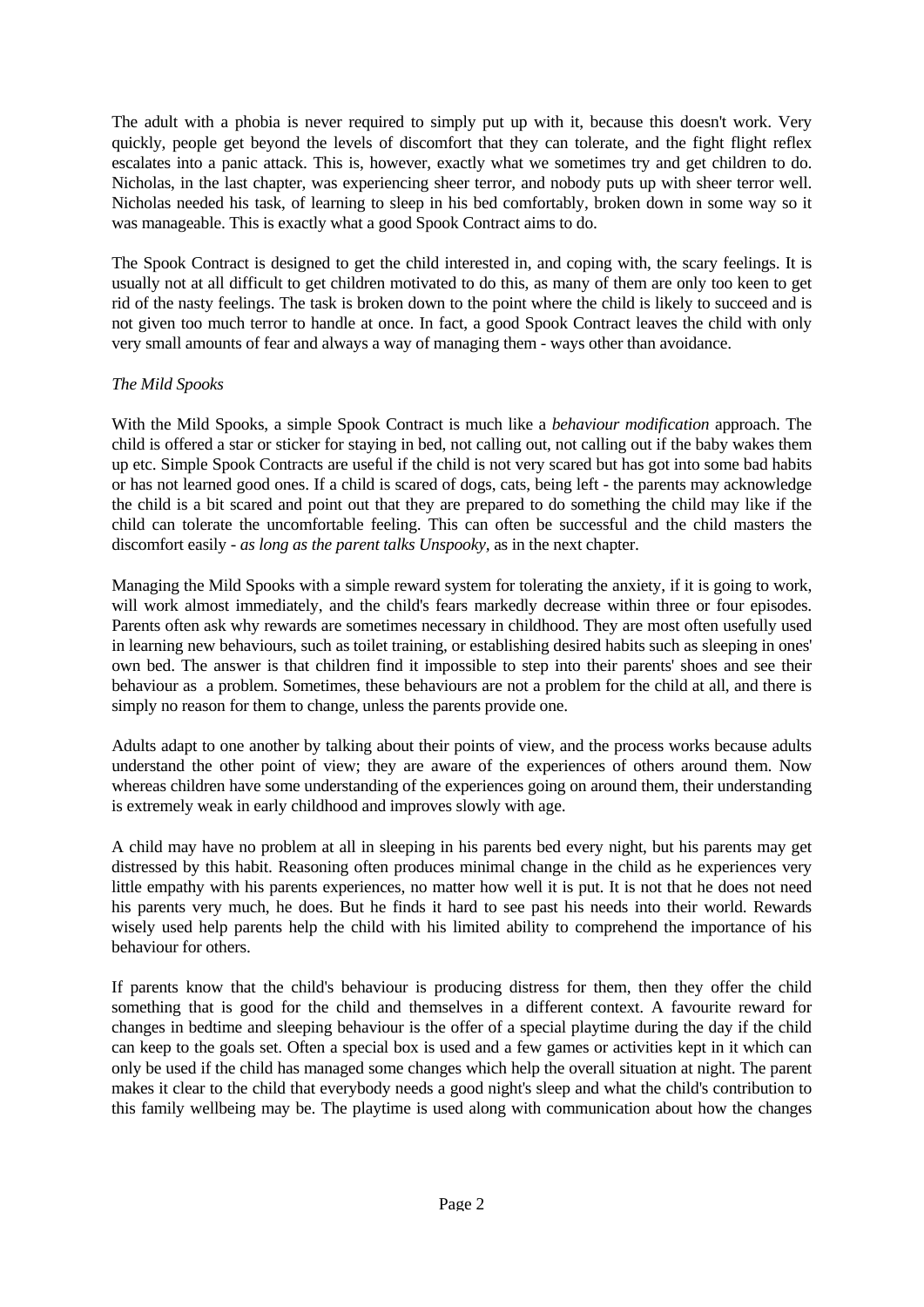are working and new habits are often learned easily in this way.

Adults often do not like the idea of rewards. Many prefer to use reason. Depending on their age, children struggle to use information about what is happening for others in guiding their own behaviour. It is often better for both parent and child to alter the behaviours which are stressing the relationship by the wise use of reward to help the child master new behaviours which relieve the stress on everyone, including the child. The fact that adults prefer reason does not mean that children are always able to use it.

These simple methods only work with the Mild Spooks. The Bad Spooks do not respond as no reward is sufficient to counter the child's Fear. No reward or privilege will be as good as the chance to make the Awful Fear a lot smaller by climbing into mum and dad's bed or even sleeping on the floor of their room, or screaming out for them all night. The Bad Spooks only respond to a Spook Contract.

### *The Spook Contract*

The Spook Contract is based on the understanding that the child, much like the fearful adult, has minimal control over their fears. A Spook Contract breaks the feared tasks, like going to bed, or tolerating spiders, into small, less scary tasks. This is the characteristic of a good Spook Contract - it always makes the task smaller, and the fears smaller. This decreases the likelihood of the child trying to avoid the fear altogether, and increases the likelihood that the child will master the fear in small steps.

An example of this was a bed creep Contract with a young boy of 10, who had not slept in his room at all, ever.

### *The Bed Creep Contract*

Mike's mother and father were both fed up with their 10 year old's inability to sleep in his room. His problems were also beginning to interfere with his social life. Mike's bed was in the study next to his parents room, and he had never slept in his own room which was down the hallway next to his brother's room. His friends were beginning to ask him why his bed was in the study, and Mike was too scared to go on school camps and sleep away from mother and father. Even with his bed in the study, he often spent his nights in mum and dad's bed, or on the floor of their bedroom, or even outside their door under a blanket. His parents said they hadn't had a really good nights sleep for years.

I spoke to Mike about how scared he felt at night. Sure enough, he was very scared. He listened as I described to him the way fear affects the body and the way it can take over. I suggested to both his mother and Mike that there was very little chance of Mike being able to master the fears all at once. So maybe, seeing his bed was already out of his room, Mike may like to try moving it slowly back towards his room. Mike suggested five metres at a time and went home to measure the house! His mother was rather astounded but after eight years of problems seemed inclined to do anything, which was lucky as this was a pretty unusual Contract.

Well, Mike came back with the figures and decided that five metres was the right distance. I asked what else he needed to help with the fear. I offered him a calling out allowance. He would get a star every night he kept to the Spook Contract (and the stars counted towards something Mike really wanted), but I made it clear to both mother and son that Spooks are pretty awful and that we had to set the Contract so Mike could succeed in mastering the spooky feelings. Mike thought about this and settled on two visits a night from mum for the first week, five metres from her door. In four weeks he was 15 metres down the hall and no visits at night and in the fifth week he decided he could put up with the required amount of fear and it was too cold in the hallway. He slept in his room and has been there since.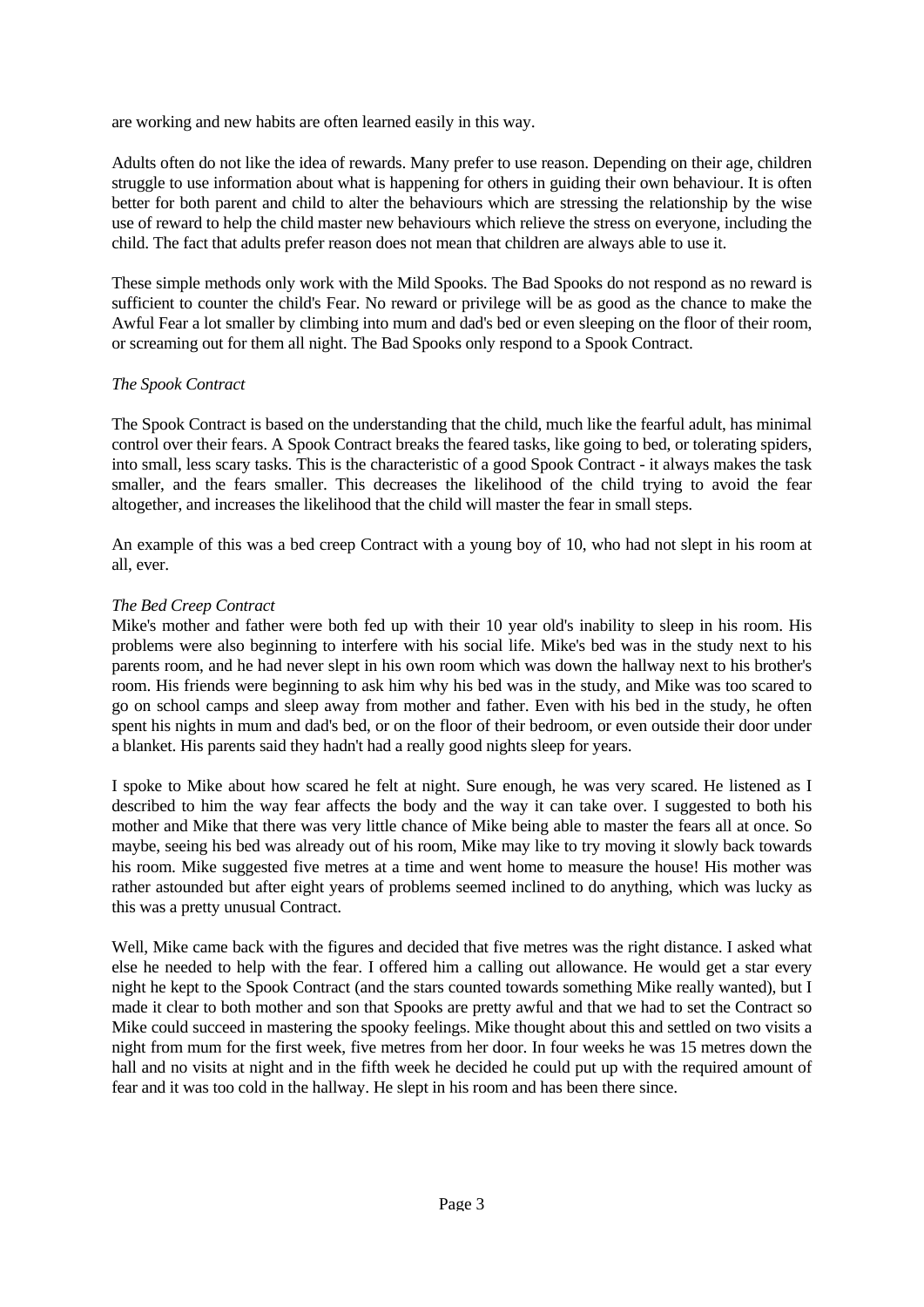If Mike had found the Spooks too hard to control he always had the option of going back to the previous step for a week. He never took that option up. It would not have mattered if he had, as he would have eventually mastered the fears.

Spook Contracts do begin with limits and targets *but these targets are set with the child's help* and are always set to master the fear well. The prime target is not getting the child back into their bed in any particular haste, although of course parents find this tempting, but good mastery of the Spooks.

Mike's good response to the Spook Contract is not at all unusual.

A very common part of Spook Contracts is giving the child an *allowance* of whatever it is they use to avoid the fear, such as in the above case, visits from mother. Although this is avoidance, used this way it leads on to real mastery, and is allowed only in an agreed way. To get the rewards, or the star for the night, the child must not exceed the allowance provided, but on the other hand this is set so the child is learning to succeed. As the child masters fear using a given allowance, the allowance is slowly decreased week by week, and the child's mastery of fear increases. Often the child will give up any avoidance once they learn that they can master fear, not avoid it.

The key goals in a Spook Contract are that:

1. Avoidance is minimised

2. Tolerance of fear is increased

3. Parents acknowledge the fears and helps the child with them, particularly by sticking to the Spook Contract themselves and by talking Unspooky (next chapter).

# *Spider Spook Contracts (Fly Spooks, Insect Spooks etc)*

Spiders aren't, in the opinion of many, the most attractive of God's creatures, and they may well think the same of us. Getting a bit too close to one of the big hairy kind, usually by accident, is often the cause of spider Spooks.

Humans have a natural startle response when they find themselves too close to odd things. This is not the Spooks. A good example of the spider Spooks is that of a 13 year old girl in an English class. She saw a spider in the corner of the room, a good 8 metres away, just below the ceiling. She got up, jumped onto her neighbour's desk and leapt from desk to desk out of the room, screaming. *That* is the spider Spooks! This is not a desire for a healthy distance between us and the spider, but uncontrollable fear - a sign of the Spooks.

The spider Spooks and the fly Spooks can get rather uncomfortable for families. Going to the toilet, a favourite haunt of the daddy long legs spider (at least in our home) is fraught with tension. *Is there a spider in the loo*? Squeaks junior. Or, suddenly spotting one he runs out of the loo with pants half mast. Going to bed can be a problem, not because of fears of being alone, but fears of the spider lurking in the gloom. Some parents *acting on the child's fear* clean the room before bedtime, or have to check the loo before their child attends. Camping is a problem. The Spider Hunt becomes a part of life.

The aim of the Spook Contract is to help the child master the fear of spiders sufficiently to tolerate having spiders in the vicinity without panic. He is not required to like spiders. There are several ways of doing this.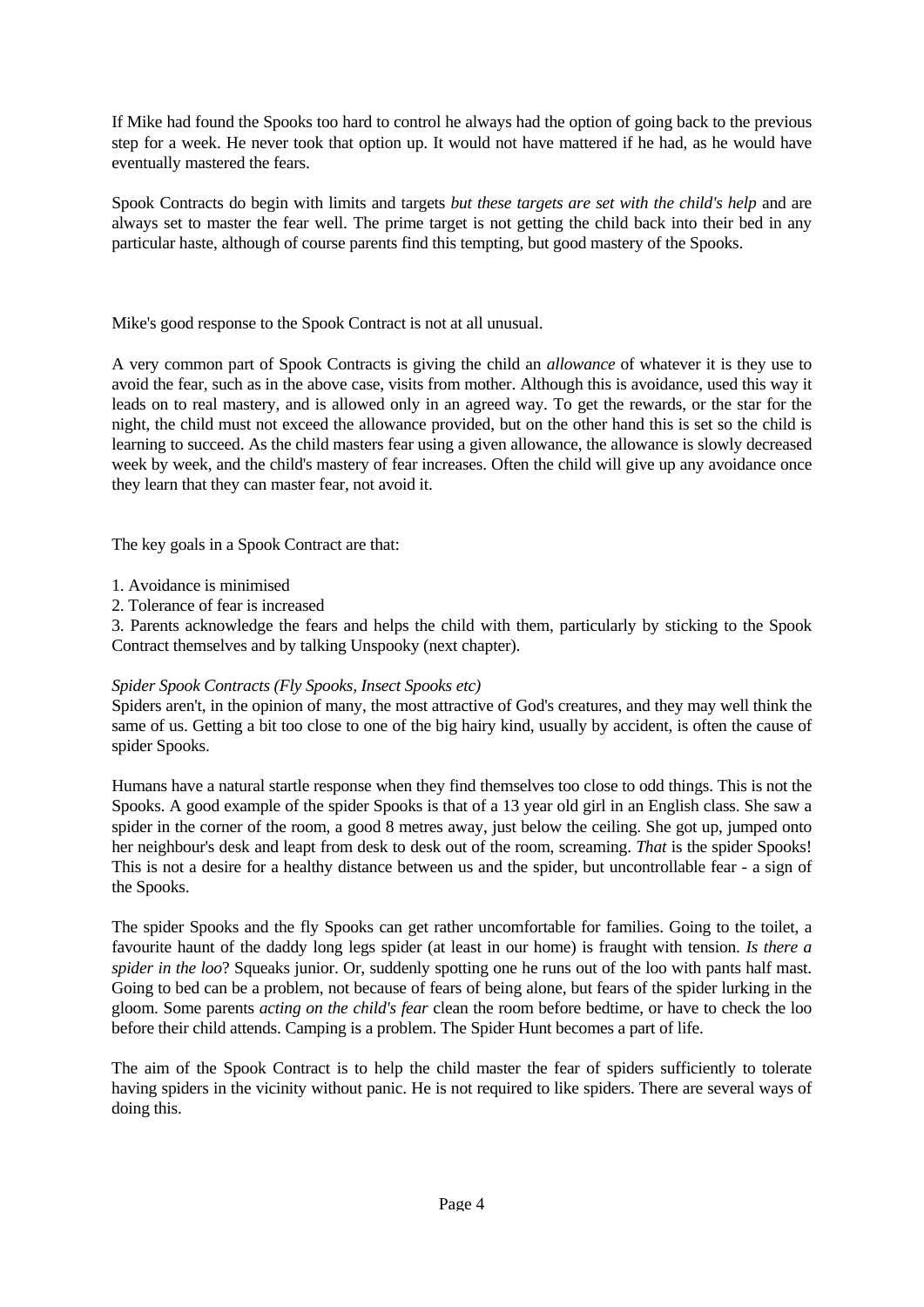1. The parent may offer the child a *dead spider allowance* for the week. The child can ask for a certain agreed number of spiders to be despatched by the parent and still have a reward for his efforts to master his nasty feelings at the end of the week (or day - depending on how bad the Spooks are). As the child is more and more comfortable with the dead spider allowance, it is slowly, in discussion with the child, decreased until the child may ask only occasionally for a large spider to be taken elsewhere, which would be considered within normal range. As with any Spook Contract, the rewards agreed on by parent and child must be something that the child really likes and is prepared to work for.

2. The dead spider allowance may be varied to times of the day or particular places. So the child may be offered a spider hunt at a particularly worrying time of the day, say at bedtime, a check of the loo once a day. The parents and child go on this hunt together, but the parent does not do it at any other time of the day. Again rewards are given for the child putting up with the scary feelings at other times, and again this option is chosen in discussion with the child and depending on the circumstances.

3. A final technique with slightly older children is to deliberately set up Spider Situations with the child's cooperation and time how long the child can put up with the spider in the room, at varying distances. The child should be in charge of this project and set the times and distances and size of spider. The parent and child work out rewards together. It is made clear to the child that the aim is to increase his tolerance of fears so that he can handle unplanned Spider Encounters without terror.

Parents may wonder what happens if the child decides that it is all too hard and demands the parent break the Contract. If the child and parent have discussed the way the Spook Contract is set up, and if the rewards and goals have been set between them, and still the child cannot cope, the child is always allowed to go back to an earlier level. But if they become unwilling to cooperate at all, the Contract has not been set up well enough and one of the following may happened:

- 1. The goals have been set too high
- 2. The child's cooperation has not been gained
- 3. The parent cannot let go of their fears
- 4. Other factors are operating besides the Spooks

Professional attention is needed if parents find that the child cannot tolerate the Spook Contract.

# *School Spooks (The Separation Spooks)*

Most parents know that staying Cool Calm and Collected when a child has separation anxiety is meant to help. But even staying Cool Calm and Collected doesn't always cure the Spooks - it depends on how badly the child has them.

Some mid to late primary age children still have the school Spooks. They cling to the parent or refuse to walk to school along well used routes. The child demands the parent walks them right to the door and is there to pick them up at the door. If the parent is not there on time the child is overcome by fear. The separation Spooks can also occur at home. One eight year old girl I saw had the separation Spooks so badly that her mother could not leave the house for any reason without her daughter panicking.

A good Spook Contract sets progressive goals which encourage mastery of the fear of separation. The parent and child discuss the nature of the fears (see next chapter) the difficulty the child has in mastering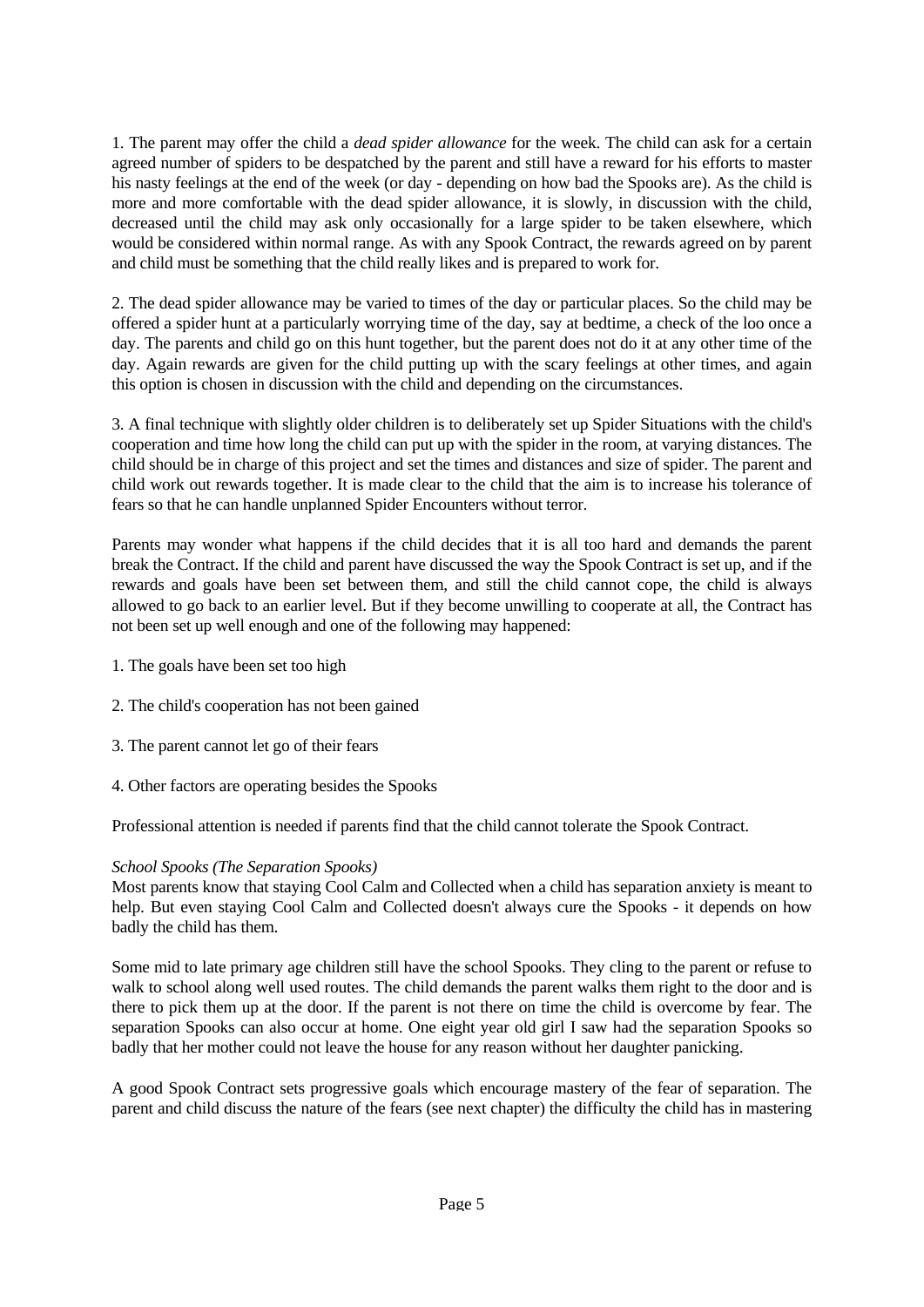the scary feelings and begin with a small step, say leaving the child at the school fence, not the school gate. The child is rewarded in a way agreed between parent and child for learning the necessary tolerance of this amount of fear and the steps are slowly increased.

One young girl I treated for the School Spooks arranged meeting places with her mother at various points along the route they walked until the girl was able to walk home happily with her friends. This took about four weeks. It is of course, very important that the parent keep to this Spook Contract during this learning phase, and avoid doing things such as coming to check if their child is alright, safe etc.

Sometimes the separation Spooks occur earlier, at kindergarten. This is not easy to handle by the Spook Contract method, as it is the moment of saying goodbye which causes the fears. Sometimes it is possible to stay at the kinder for 15 minutes, one week, 10 minutes the next, five minutes the week after then a goodbye and departure. However, it is my opinion that the kindergarten Spooks is better handled by talking Unspooky (next chapter) and making sure no parental modelling of fear is present.

The difference between kindergarten Spooks and school Spooks is the problem of setting steps which allow the child to increase their tolerance of fear at kindergarten. In primary school, the parent and child can pick ways of increasing the child's tolerance of leaving the parent, by saying goodbye at the gate, or the corner of the road, as opposed to the classroom door. But parents at kindergarten are required normally to walk their children right in, and the children are too young to be left at the corner of the street etc. This is one reason why treating children for kindergarten Spooks is always a bit different from treating children for primary school Spooks. The primary school child has a chance of increasing his comfort with separation *himself, by practising separation in various ways.* The kindergarten child is never as easily able to do this as it is *always the parent leaving him.* The kinder child has to develop tolerance of *being left -* a bit more difficult than tolerance of *leaving* oneself.

Whereas Spook Contracts work well with learning to leave the parent, they work less well with being left, as there is no way of breaking this experience down to increase the comfort with it. This is why handling kindergarten separation anxiety depends so heavily on *talking Unspooky* as described in the following chapter.

### *Getting Started*

The reason parents have to help *progressively desensitise* a child is because a child cannot do this themselves. The child is fixed on avoiding the fear. The adult may try to prevent this, and this is what parents usually try to do - but then the child is left with their own inability to control the fear. For a Spook Contract to work, it is best if the child is helped to become interested and is involved in setting the targets for the overcoming not avoiding the fears. If they have a say in the steps used and the rate of progress they often do extremely well. They also like to have say in the nature of rewards, which given the effort they have to make to master fears, seems fair enough.

Often adults make the mistake of trying to get the child to handle the fears too fast as the adult can see the child *has nothing to be scared of*. But the problem is of course, that the child *is* scared, and even though this fear is not be a realistic fear. All fears feel the same whether they are about real dangers or not. As in all management of anxiety, the person with the anxiety is best to set the pace, or at least be heavily involved in these decisions. Parents often need professional help to get a Spook Contract going however, as sometimes the child needs this help to really understand that the way to feel better is not to avoid the fear, but to master it and thus make it smaller.

*The Toilet Spooks*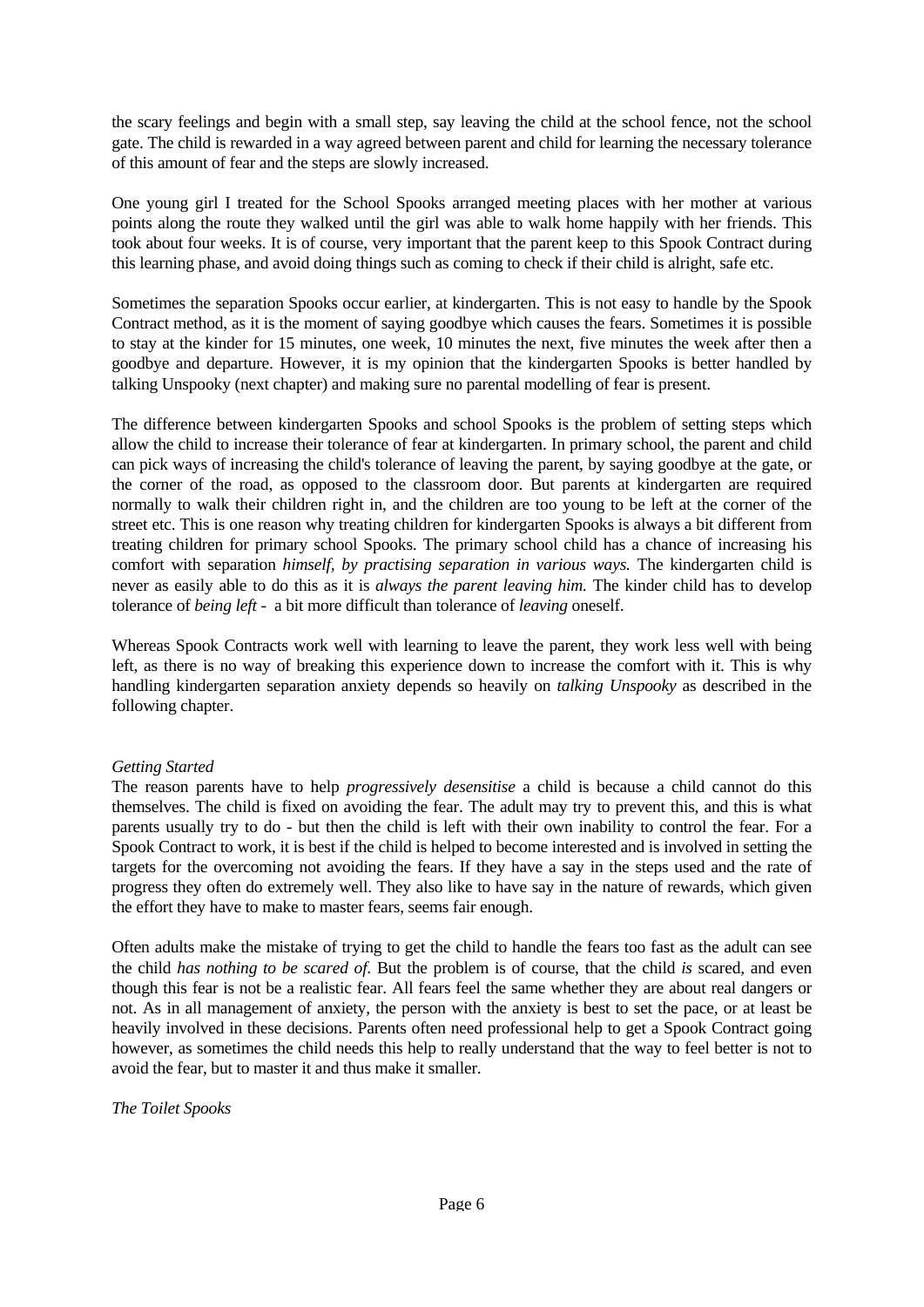Young children sometimes get particularly scared of toilets. Speaking of modern conveniences, I have also seen young children terrified of computers, However, this is not all that common, and we shall stick to the toilet Spooks. This is usually a simple problem to solve. There is one problem with the toilet Spooks - they usually occur in very young children. The younger the child, the harder they will find it to identify and change their thinking, and often children with the toilet Spooks are too young to do this without making the task *very* simple.

The task is best broken down into smaller tasks, as in a normal Spook Contract. The child is often only 2 or 3 years old, and is not able to set a Contract with the parent.

### *Shaping*

When children are too young to make a Contract with parents, the target behaviour, such as using the toilet without fear, can be *shaped* with the use of rewards for small, non scary steps towards the desired behaviour. This is *not* a method for toilet training, but for the child who has full sphincter control but who is afraid of the toilet. There are several variations to the way a parent shapes the child's behaviour.

Before any shaping of behaviour is attempted, have a good look at the loo. Is it dark and forbidding? Could it do with simple facelift and some pretty colours? Is the child able to reach the seat without feeling as if he is going to fall in? Are there things for him to hang on to? Is there a place to keep one of his books in the loo? Or a teddy bear?

A little bit of decorating goes a long way with young children.

These things probably won't solve the problem if the child has the Spooks, but they may make it easier for him to get over the Spooks.

To break down the going to the loo experience into smaller bits parents could try:

# 1. *Using the Loo on my own Spooks*

At first standing by the child and giving the child a prearranged reward for managing some of the apparatus himself, such as the button pressing, and explaining about the water and the size of the plumbing to avoid misconceptions. Drawings may help. Then the parent stands outside the open door, over a period of a few days, and the rewards are given as before. After the child is comfortable, the parent may stand near but not in view. By this stage the Spooks are likely to be all but over.

### 2. *Too Scared to Use the Loo at all Spooks*

The child's potty chair can be placed in or near the loo and rewards given appropriately for putting up with the feeling of being near the loo itself. *The child should start at a distance he can handle comfortably.* As the child gains the reward comfortably, he moves a few paces towards the loo. A sense of humour can help here. A slightly more enticing reward is always available for the child in his own time experimenting with using the loo. He could begin by only pressing the button, or throwing some toilet paper in. However the parent makes it clear that they need only do this, and in fact should only do it, when they feel OK about it all. He is left to make the decision when to use the loo and is simply offered the same reward for keeping on with the potty chair at a close distance from the loo, but a bigger one for experimenting with the toilet. The parent keeps a discrete eye out for the Toilet Event and when it occurs and is so pleased they ask for another demonstration of how it was done.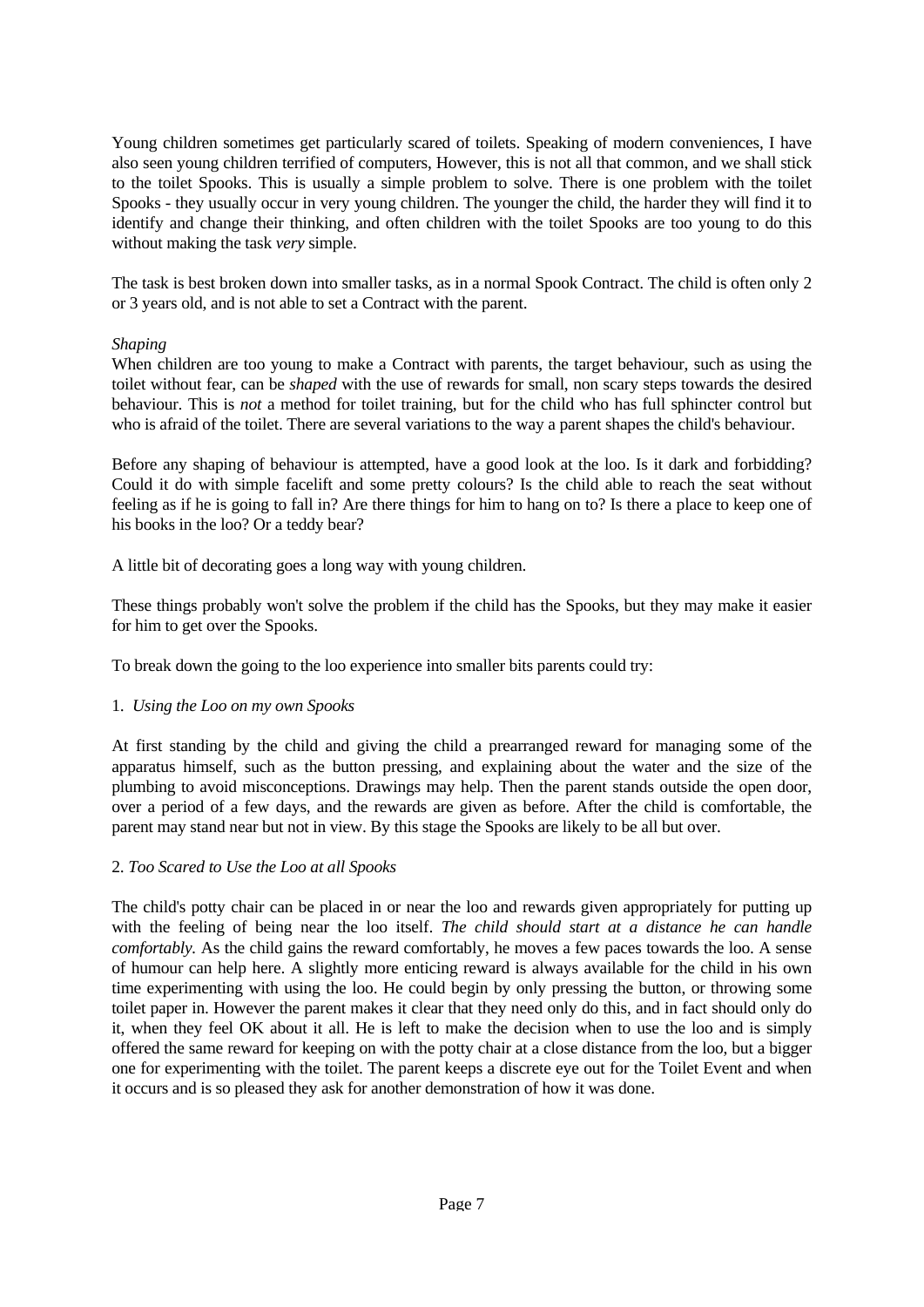### *The People Are Looking At Me Spooks - or the Hello Spooks*

Meeting new people sometimes involves a slight feeling of nervousness or extra alertness. Some children seem to develop the Spooks at this point, as if meeting others and saying hello has got too scary to handle. The child is responding to the discomfort within, as in any case of the Spooks.

The Hello Spooks can be managed the same way as any other Spooks, but there is one problem. Like the kindergarten Spooks, sometimes it is difficult for the parent to help the child break down the scary event into manageable bits. Remember with the kindergarten Spooks, the child never had the option of leaving the parent, the child is always left by the parent, and the Spooks are always more easily handled if the child has a sense of agency and power over events. The Hello Spooks *can* suffer from the same problems.

Sometimes overbearing or well meaning relatives and friends swamp the child's ability to manage their scary feelings. Grandmas and grandpas may poke fun at the child, teasing them for hiding behind mother or father. Other adults will pursue the child and insist on cuddling them or trying to make them talk. All this decreases the child's sense of power and control and is likely to increase the Spooks. As long as the behaviour of other adults can be managed, a good Spook Contract for the hello Spooks is very like any other Spook Contract. The parents and child make goals together for particular behaviours on particular outings, or for when visitors come. The child is encouraged to set goals which are comfortable for him, and encouraged to develop better control of the scary feelings inside. At first, he may be encouraged not to run off. Then the goal may become simply to try smiling at someone, or saying hello to a relatively non scary or perhaps favourite person. All this proceeds at the child's pace, and it will proceed all the faster if adults respect the child's real pace of learning.

*Kinds of Rewards*

Rewards sound simple enough but are not always so.

I have found working with children over the years that providing extras that matter to children can be hard. Most children are well looked after, and have comfortable lives. Often, to get sound behaviour change, some of the expected things have to be taken away and then earned back. For example, sometimes children swap their stars earned on Spook Contracts for TV time, computer time or time on activities with their parents.

Sometimes rewards are extras, such as videos once a week, or a late bedtime on the weekend. Sometimes families make up lists of things they would like to do together and when the child accumulates enough stars they can choose off the list which activity they will do on a particular weekend, or, sometimes, week night.

The decision about whether to use the normal things or the extra things usually depends on the age of the child and the severity of the problem. A general rule is that the younger the child the more likely it is that parents will have to take the normal things away and ask the child to earn them back. The older the child the less likely this will be. Older children are often quite keen to get rid of the Spooks, and extras are often suggested by the child and work very well. Sometimes adolescents get rid of the Spooks simply because, like the adult, they can't stand them. Adults affected by anxiety go through desensitisation programs with no reward - except that of feeling better.

Parents regularly make several mistakes in using rewards.

1. Always stick to what you say you are going to do. If the child has earned the start they must be given